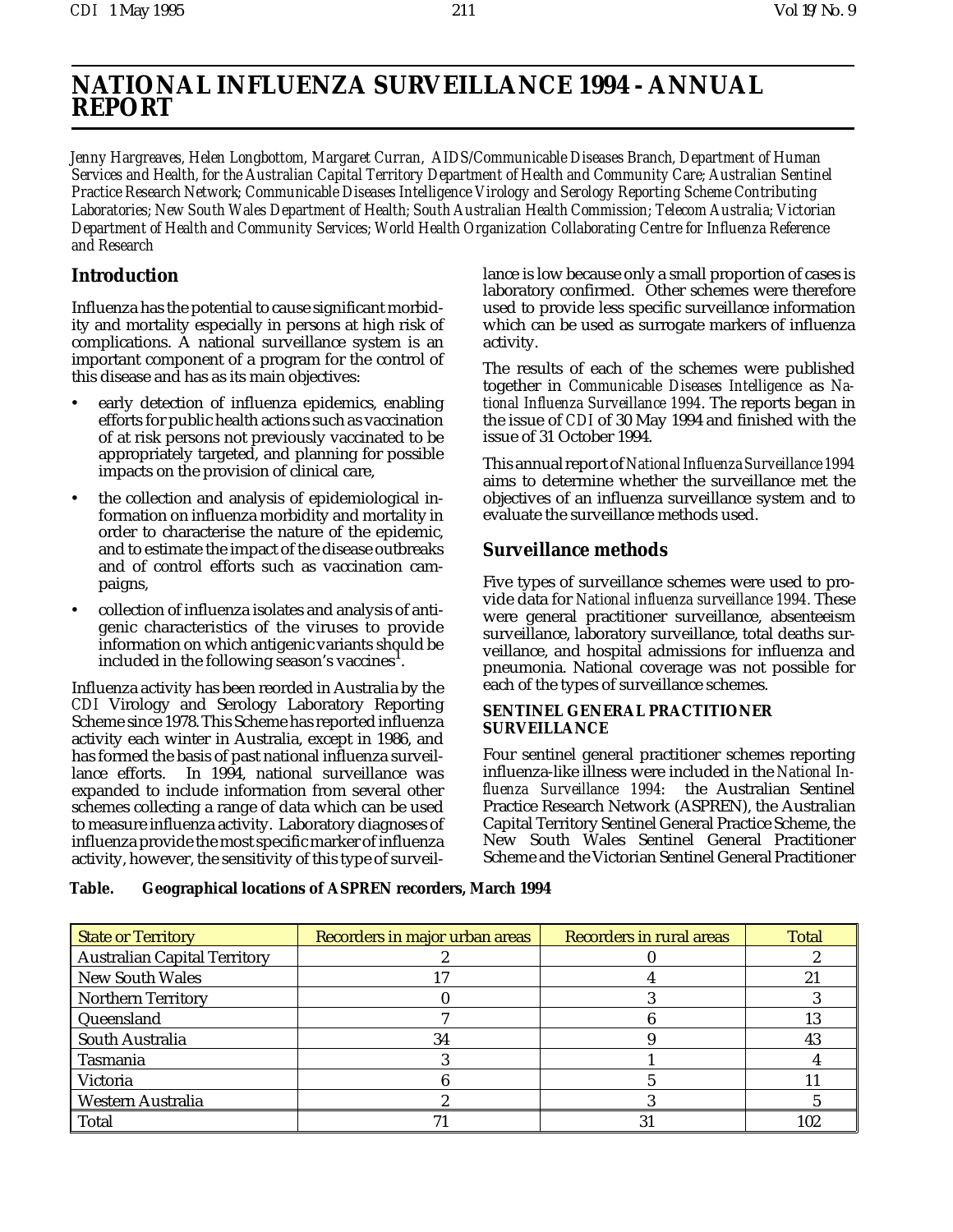Scheme. Analysis of data from these four schemes provides a national picture of influenza-like illness.

# **Australian Sentinel Practice Research Network**

ASPREN is conducted by the Research and Health Promotion Unit of The Royal Australian College of General Practitioners in Adelaide. The Network has about 100 general practitioner recorders in locations throughout Australia (Table 1). Each week (beginning on Mondays) they monitored about 10,000 consultations and reported the number of cases of influenza-like illness, the age group and sex of the patients and the total number of consultations.

The number of influenza consultations and the number per 1000 consultations were reported in *CDI*, as were the major trends by State and Territory, when the data were available.

The ASPREN influenza case definition was

- (a) viral culture or serological evidence of influenza virus infection, or
- (b) influenza epidemic, plus four of the criteria in (c),

or

- (c) six of the following:
	- (i) sudden onset (within 12 hours)
	- (ii) cough
	- (iii) rigors or chills
	- (iv) fever
	- (v) prostration and weakness
	- (vi) myalgia, widespread aches and pains
	- (vii) no significant respiratory physical signs other than redness of nasal mucous membrane and throat
	- (viii) influenza in close contacts.

# **Australian Capital Territory Sentinel General Practitioner Scheme**

The Australian Capital Territory (ACT) Sentinel General Practitioner Scheme is conducted by the ACT Department of Health and Community Care. Seven general practitioners from the ACT reported the number of consultations for influenza and the total consultations for each week (beginning on Sundays). The rate of influenza reporting per 1000 consultations each week was included each fortnight. The case definition was as for ASPREN.

# **New South Wales Sentinel General Practitioner Scheme**

The New South Wales Department of Health conducts sentinel general practitioner surveillance for influenzalike illness each year. In 1994, surveillance involved about 100 general practitioners monitoring about 15,000 weekly consultations in eight Public Health areas - Illawarra, Central and Southern Sydney, Western Sydney and Wentworth, Hunter, Eastern Sydney, North Sydney, Central Coast and Northern Districts.

The weekly rate of influenza reporting per 1000 consultations was included in the *National Influenza Surveillance 1994* report each fortnight. The case definition was all of the following:

- (a) cough
- (b) myalgia
- (c) no abnormal respiratory physical signs other than inflammation of nasal mucous membranes and throat
- (d) two of the following:
	- (i) sudden onset (less than 12 hours)
	- (ii) rigors, chills or fever
	- (iii) prostration or weakness
	- (iv) influenza in close contacts.

# **Victorian Sentinel General Practitioner Scheme**

The Victorian Influenza Surveillance System is managed by the Department of Health and Community Services, Victoria. The sentinel general practitioner surveillance involved 30 general practitioners in the metropolitan and rural areas of Victoria. Fortnightly reports were made of the total number of consultations, the number of patients with influenza, the age and sex of the influenza patients and the postcode of the practice; the total number of influenza consultations and the influenza consultation rate were reported in *CDI*. Twelve of the metropolitan practitioners took throat washings from a maximum of four patients each week for laboratory analysis to provide an estimate of the accuracy of the clinical case definition used.

The case definition is at least four of eight criteria listed in (c) of the ASPREN case definition. In addition, practitioners are asked not to record cases of acute tonsillitis, otitis media, chest infections (that is those with pulmonary crepitations or rhonchi), acute sinusitis or coryza (simple head cold).

# **ABSENTEEISM SURVEILLANCE**

Absenteeism surveillance provides a non-specific measure of the effects of influenza epidemics. The *National Influenza Surveillance 1994* included Telecom Australia sick leave absenteeism surveillance, which had the potential to measure national influenza activity affecting working age adults. Total absenteeism in a selection of schools in the Australian Capital Territory and in New South Wales $^2$  was also included, and had the potential to measure activity in children, which is more common with strains which have circulated in previous years.

# **Telecom Australia Absenteeism Surveillance**

Telecom Australia has about 65,000 employees in locations throughout Australia. Each Wednesday, the number of employees absent on sick leave was recorded by the Office of the Chief Medical Officer in Melbourne, and published as part of the *National Influenza Surveillance 1994* report. Telecom processed sick leave forms fortnightly. Avalability of final data for a period was dependent on receipt of finalised sick leave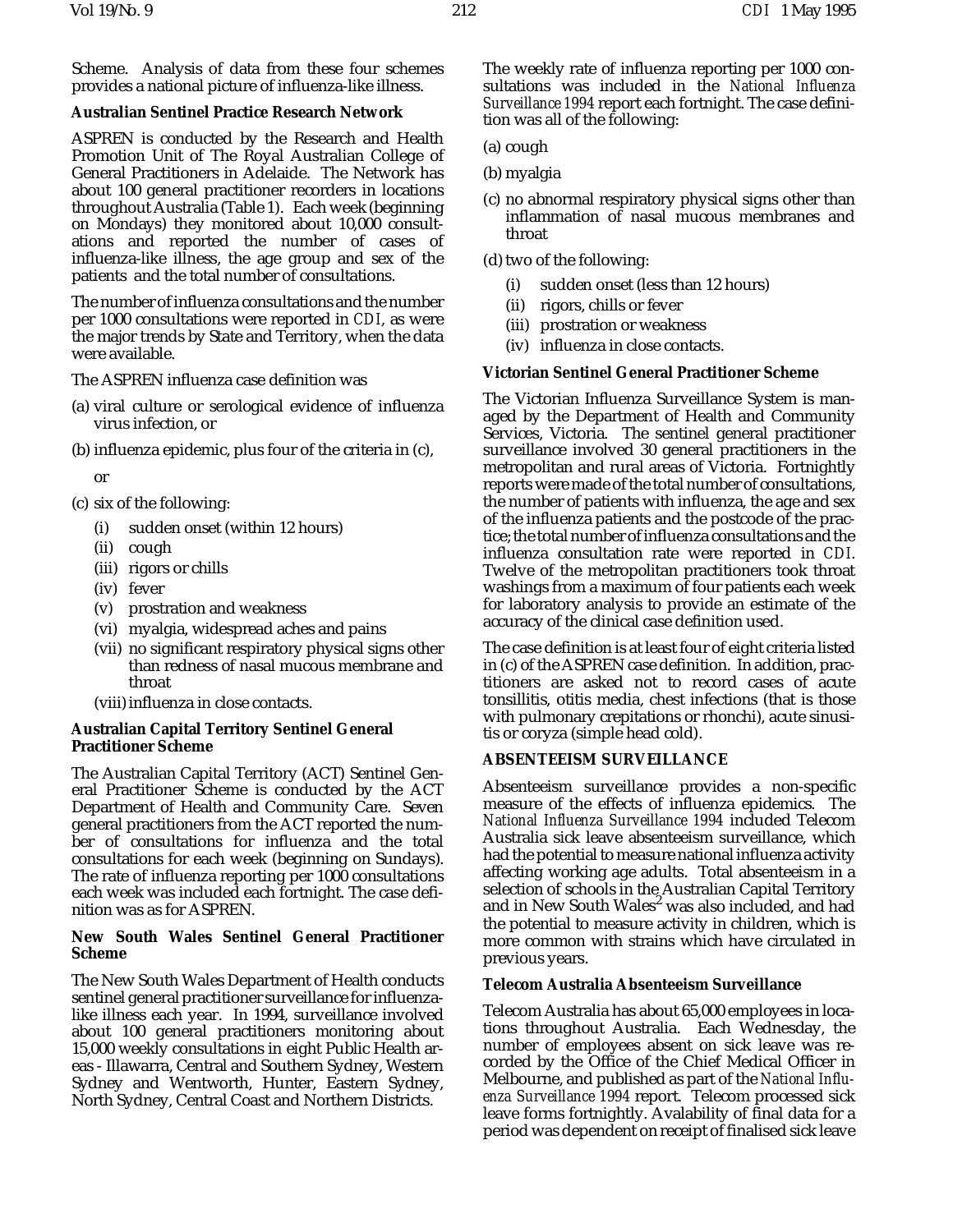information; interim data were published with a delay of only 12 days, and finalised data with a delay of about two months.

# **New South Wales Schools Absenteeism Surveillance**

The New South Wales Department of Health conducted schools absenteeism surveillance. Each week, about 17 schools, with about 11,000 students, reported their total student absenteeism for the week. The daily average percentage of students absent each week was included in the *National Influenza Surveillance 1994* report.

## **Australian Capital Territory Schools Absenteeism Surveillance**

Schools absenteeism surveillance is conducted by the ACT Department of Health and Community Care. Six schools from throughout the ACT reported the total number of students absent and the total enrolled on each Tuesday. The percentage of students absent each Tuesday was included in the *National Influenza Surveillance 1994* report.

# **LABORATORY SURVEILLANCE**

Laboratory diagnoses of influenza, and in particular influenza virus isolates, constitute the gold standard in influenza diagnosis and the gold standard in surveillance specificity<sup>3</sup>. In 1994, the *CDI* Virology and Serology Reporting Scheme's influenza reports were incorporated into the *National Influenza Surveillance 1994* reports as the most specific measure of influenza activity. The World Health Organization (WHO) Collaborating Centre for Influenza Reference and Research contributed reports on the results of subtyping of influenza viruses isolated during the season in Australia and elsewhere in the region, providing information on their antigenic characteristics and their relatedness to vaccine strains and strains detected elsewhere in the world.

# *CDI* **Virology and Serology Reporting Scheme**

There were 18 sentinel laboratories from around Australia that contributed reports to the *CDI* Virology and Serology Reporting Scheme. Each influenza report included the laboratory identification, the date of specimen collection, the type of influenza virus (and subtype if known), the source specimen and information on the methods of isolation, direct identification and/or serology used to make the diagnosis. The age and sex of the patient, postcode and coded clinical information are also usually included. Influenza diagnoses were reported by type and diagnostic method, by week of specimen collection. Some age and sex, State, and clinical information was also included.

# **WHO Collaborating Centre for Influenza Reference and Research typing results**

In 1994, the WHO Collaborating Centre for Influenza Reference and Research located at CSL Limited, Melbourne received virus isolates from throughout Australia and New Zealand, and from South Africa. Detailed antigenic analysis of all isolates was carried out using panels of polyclonal and monoclonal antisera

and a panel of internationally agreed antigens. Updates on information collated about the strains were published in *CDI* at the beginning and the end of the season.

# **TOTAL DEATHS SURVEILLANCE**

During influenza epidemics, there are increases in the number of deaths attributed to influenza, the number attributed to pneumonia and the total number of deaths<sup>4,5</sup>. Monitoring of total deaths can therefore provide influenza surveillance information which is sensitive to outbreaks caused by strains, such as influenza A H3N2, which are associated with high levels of mortality. These data were only collected for Victoria in 1994.

# **Victorian Total Deaths Surveillance**

In 1994, data on fortnightly total numbers of deaths were collected by the Victorian Department of Health and Community Services, and they were reported as a rate per 10,000 population for each fortnight.

# **HOSPITAL ADMISSIONS FOR INFLUENZA AND PHEUMONIA**

Hospital admissions for influenza and pneumonia rise during influenza epidemics, and can therefore be used in influenza surveillance.

#### **Victorian hospital admissions**

The Victorian Department of Health and Community Services monitored hospital admissions for influenza and/or pneumonia as part of its influenza surveillance system. In 1994, three hospitals documented all cases admitted with a provisional diagnosis of influenza and/or pneumonia each fortnight. The number of admissions and the rate per 100 admissions were reported in the fortnightly *National Influenza Surveillance* 1994 reports.

# **Results**

# **SENTINEL GENERAL PRACTITIONER SURVEILLANCE**

The reports of consultations for influenza-like illness by sentinel general practitioners showed a peak in late August in the ASPREN scheme and in the New South Wales scheme and a peak in early September in the Victorian scheme. This surveillance provided a useful marker of influenza activity, demonstrated by the coinciding of the peaks measured by the schemes with the peaks in laboratory influenza isolates. It provided more timely information than the laboratory reporting scheme.

#### **Australian Sentinel General Practice Research Network**

The peak influenza activity in 1994, as measured by this scheme, was in late August (Figure 1), and the seasonal pattern was very similar to those recorded by the New South Wales and Victorian sentinel schemes. ASPREN data for South Australia showed a peak in late June coinciding with an outbreak of influenza A in Mount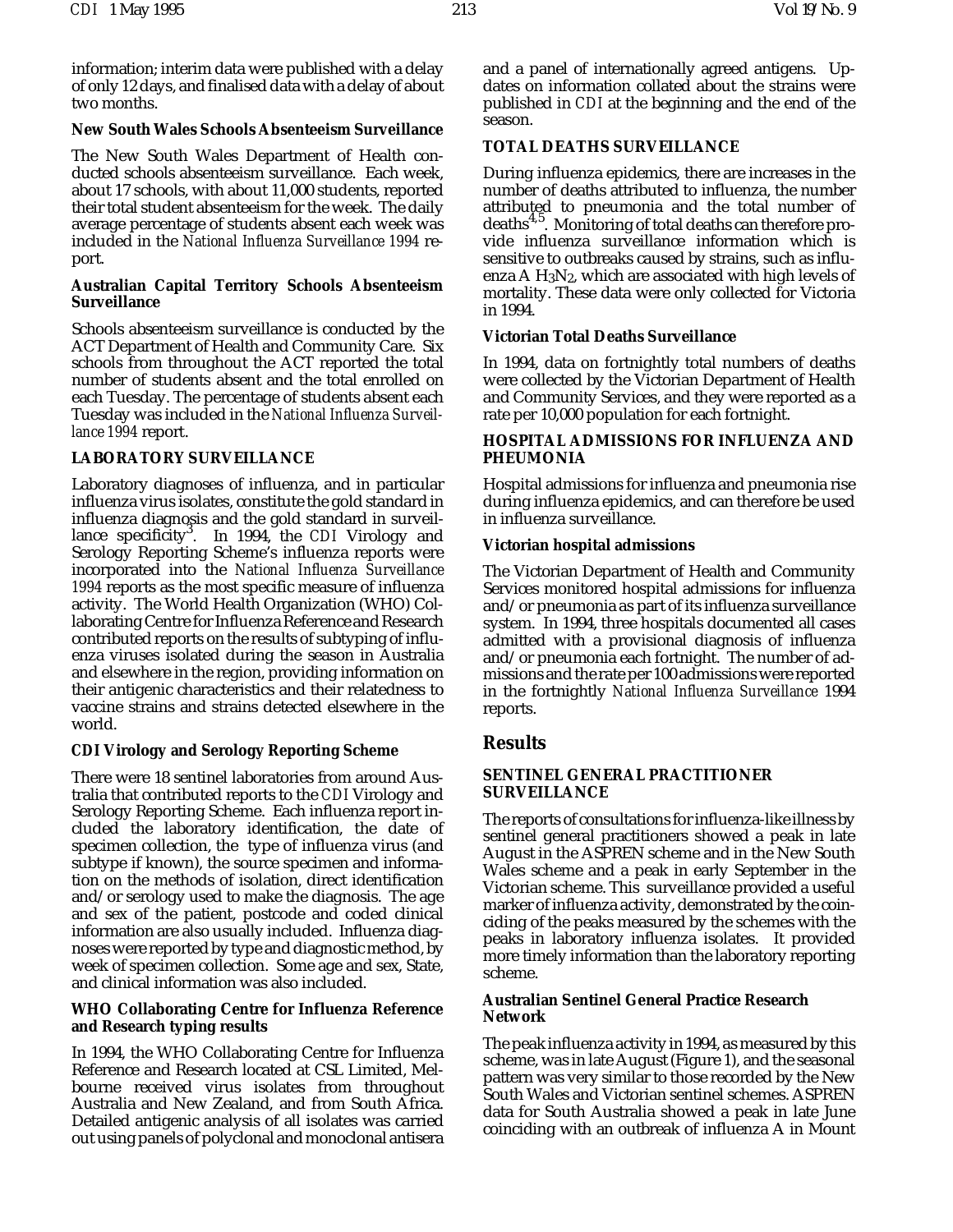ported by other schemes, perhaps due to the smaller number of practitioners contributing. The reporting delay was only about nine days, so this scheme provided very up

**New South Wales Sentinel General Practitioner Scheme** The New South Wales scheme measured a peak in influenza activity at the same time as

to date information.





Gambier<sup>6</sup>. Age and sex information was not usually reported; most ASPREN influenza reports have been for persons in the 15 to 44 years age group. The reporting delay (between the last day of the reporting period to the date of publication in *CDI*) was usually 15 days, so this scheme provided very timely information.

# **Australian Capital Territory Sentinel General Practitioner Scheme**

The peak influenza activity measured by this scheme was in late July (data not shown). The rates reported by this scheme fluctuated more widely than those re-

# **Figure 2. Proportion of Telecom Australia staff on sick leave, by week and data type**



ASPREN NSW GPs SA GPs

Vic GPs

ASPREN did for Australia (late August), although there were higher reporting rates in autumn from the New South Wales scheme. The reporting delay was from 14 days, similar to the delay for ASPREN.

# **Victorian Sentinel General Practitioner Scheme**

The Victorian sentinel general practitioners reported a peak in the influenza reports in early September, slightly later than in the ASPREN and New South Wales schemes. The reporting delay was usually 14 days, as for the New South

Wales scheme. Reports were based on fortnights, rather than on weeks.

# **ABSENTEEISM SURVEILLANCE**

# **Telecom Australia Absenteeism Surveillance**

The interim data did not seem to identify any peak in influenza activity in 1994 (Figure 2). There was a slightly higher rate of sick leave absenteeism in the finalised data over the winter period in general, with a small peak at the beginning of August. Reporting delays for interim data were small.

# **Figure 3. New South Wales and Australian Capital Territory school absenteeism surveillance, by week and scheme**

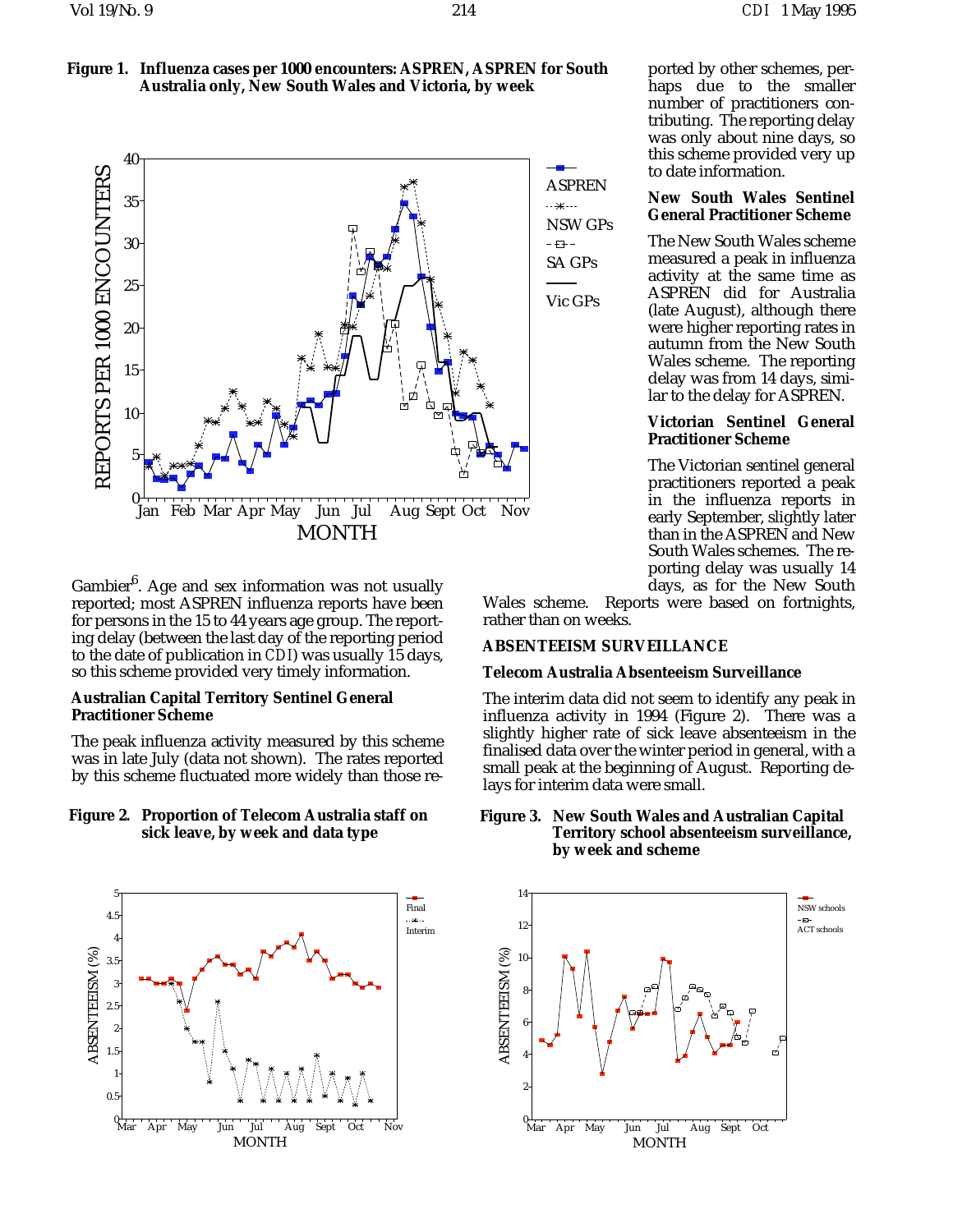# **New South Wales Schools Absenteeism Surveillance**

The New South Wales schools absenteeism showed no apparent influenza-associated peak in absenteeism in 1994 (Figure 3). There was a reporting delay of between 10 and 22 days.

#### **Figure 4. CDI influenza A laboratory reports, by method of diagnosis and week of specimen collection**



**Figure 5. CDI influenza A laboratory reports, by month of specimen collection and State or Territory**



# **Australian Capital Territory Schools Absenteeism Surveillance**

As for the New South Wales schools, this surveillance did not reveal any influenza-associated increases in absenteeism (Figure 3). There were breaks in the data at times of school holidays, but the reporting delay was only six days.

# **LABORATORY SURVEILLANCE**

#### *CDI* **Virology and Serology Reporting Scheme**

The CDI scheme recorded an influenza season in which influenza  $A(H_3N_2)$  dominated. Compared with previous years, it was a moderate season. There were fewer influenza A and A  $H_3N_2$  reports than in 1992, but more than in all the other years in which influenza A H3N2 predominated. Markedly increased numbers of reports were received in June, July, August and September, later than in 1992 but about the same as in other years.

There was a peak in influenza A reports diagnosed by methods other than single high titre (which is not as specific) in July and August 1994 (Figure 4). There were 929 reports to 31 October, 617 other than single high titre, and 67 isolates were identified as  $H_3N_2$  subtype, some as A/Guangdong/25/93-like. Peaks were recorded in July in South Australia and in August in New South Wales, Victoria, Western Australia and Queensland. Most 1994 reports were for persons aged less than 25 years (Figure 6).

> There were 45 reports of influenza B in the season, 22 with diagnoses other than single high titres, and no seasonal peak (Figure 7). This was the smallest number of influenza B reported received by the Scheme since 1990.

The reporting delay was up to one to two months, depending on factors such as the method of diagnosis.

# **WHO Collaborating Centre for Influenza Reference and Research**

The majority of influenza isolates received in the 1994 season by the Centre from Australia and New Zealand were influenza A H<sub>3</sub>N<sub>2</sub> subtype. A total of 389 isolates were analysed. All showed some antigenic drift away from the 1994 vaccine strain A/Beijing/32/92 and rereactivity with A/Beijing antiserum. The vast majority (351) were demonstrated to be most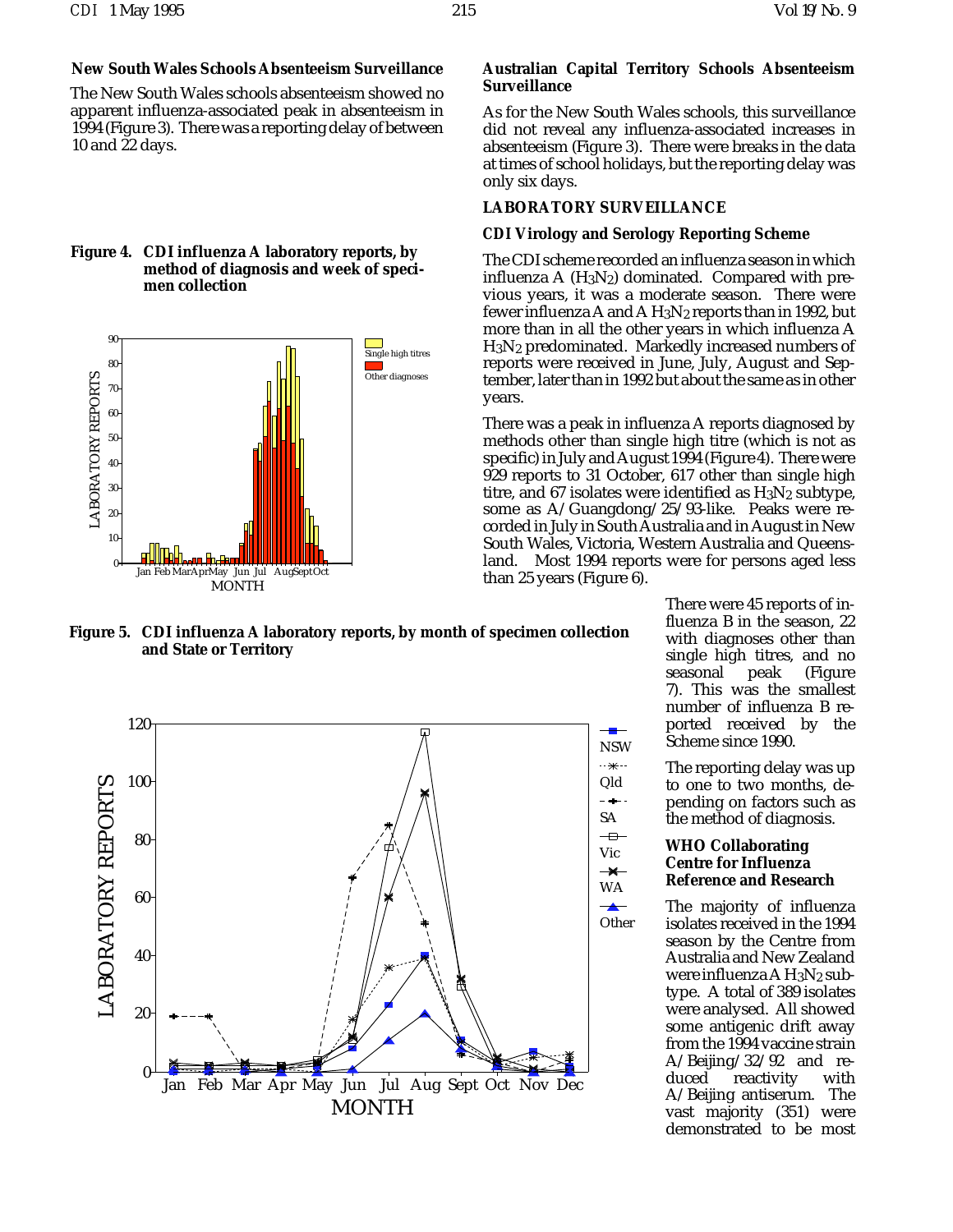

closely related to the reference strain A/Guangdong/25/93. Small numbers of isolates (eight) were A/Shangdong/9/93-like and some strains were intermediate between these two reference strains.

The Collaborating Centre received only one influenza A  $H_1N_1$  isolate, from New Zealand. It was characterised as A/Texas/36/91-like.

Local influenza B isolates were most closely related to B/Sichuan/8/92 but continued to react strongly with B/Panama antiserum.

# **TOTAL DEATHS SURVEILLANCE**

#### **Victorian Total Deaths Surveillance**

Victorian total deaths surveillance data did not reveal a seasonal peak or a peak which seemed to be associated with influenza (Figure 8). The reporting delay was 14 days.

# **HOSPITAL ADMISSIONS FOR INFLUENZA AND PNEUMONIA**

#### **Victorian Hospital Admissions Surveillance**

There was no apparent influenza-associated peak in hospital admissions for influenza and pneumonia measured in this scheme in 1994 (Figure 9). The reporting delay was 14 days.

# **SUMMARY OF THE 1994 RESULTS**

Influenza activity was documented at levels above background by the sentinel general practitioner schemes from mid-June to mid-September with a peak in July-August and reporting delays of about two weeks.

Absenteeism surveillance had a small reporting delay but did not document increased absenteeism which appeared to be associated with influenza activity.

Laboratory reports monitored a moderate season, compared with previous years, with reports peaking in July-August. Most diagnoses were of influenza A, subtype H3N2, some characterised as

# **Figure 7. CDI influenza B laboratory reports, by method of diagnosis and week of specimen collection**



**Figure 8. Victorian total deaths per 10,000 population, by fortnight**



**Figure 9. Victorian hospital influenza and pneumonia hospital admissions per 100 admissions, by fortnight**